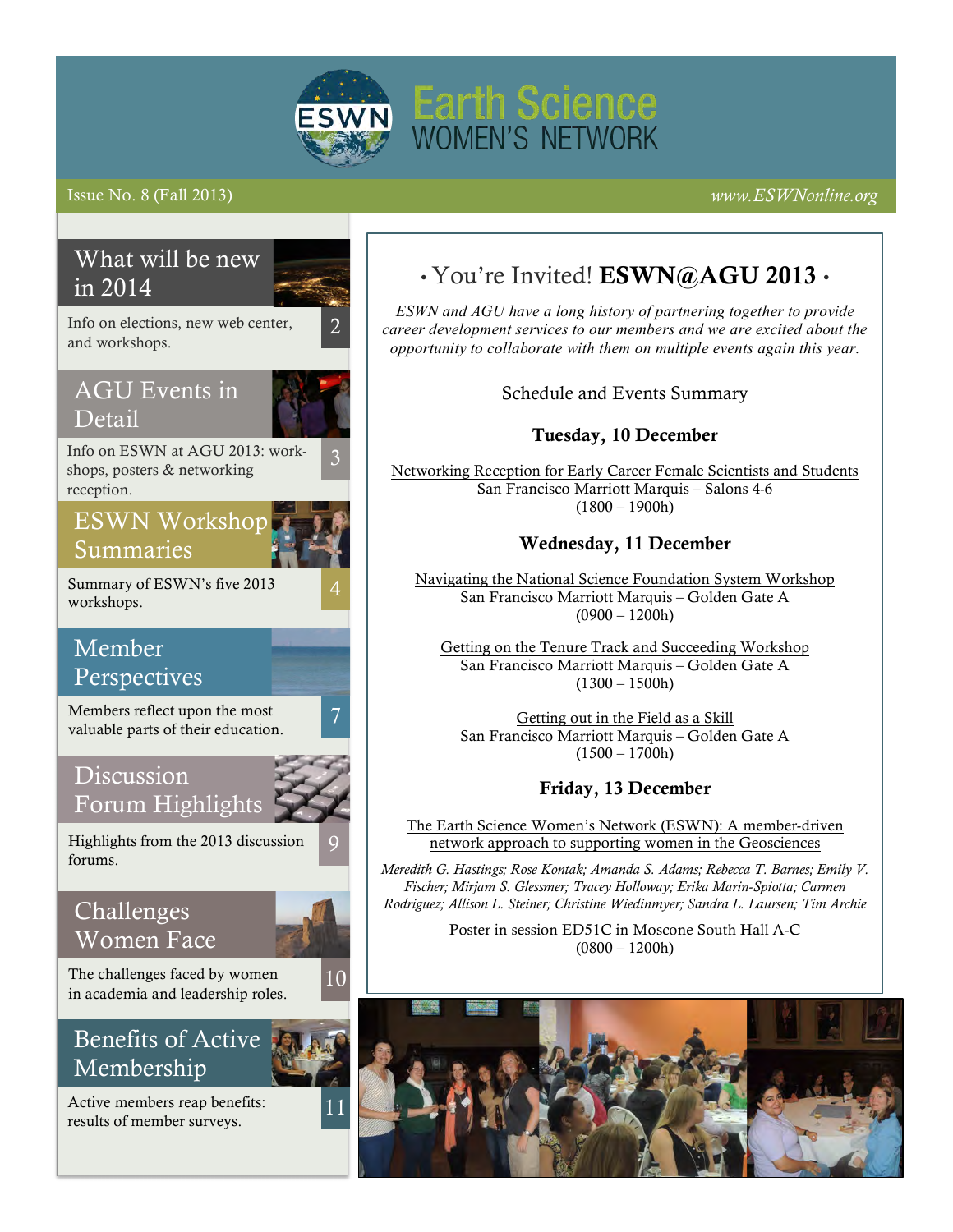## 2013 Update from the ESWN Leadership Board

*2013 marked the tenth year anniversary of ESWN! This major milestone offers an opportunity to reflect on the history of ESWN and to develop a roadmap for the future. The organization has undergone many changes this year and every single member has contributed to the success of ESWN. ESWN is community-driven to our core; please continue to share your thoughts and inspirations with the network. Here is a summary of some of the major activities from the past year.*

*Elections*: Thanks to all who participated in the ESWN elections in December 2012. There was an amazing slate of candidates and it was truly inspirational to see how many women stepped forward to serve on the leadership board. Three new members of our community – Becca Barnes (postdoc at Rutgers University), Emily Fischer (faculty at Colorado State University), and Carmen Rodriguez (grad student at University of Miami) joined Manda Adams, Mirjam Glessmer, Meredith Hastings, Tracey Holloway, Erika Marin-Spiotta, Allison Steiner, Agatha de Boer and Christine Wiedinmyer on the leadership board. In June, Agatha de Boer stepped down to focus on other commitments. Thanks to Agatha for her many years of service! Fresh perspectives and enthusiastic volunteers are the lifeblood of ESWN. Please keep an eye out for news on upcoming elections in the future and other ways to get more involved with ESWN.

*New Web Center:* In 2013, ESWN launched a new webcenter (http://eswnonline.org) to improve the social networking amongst our members. New features include both public resources and private profiles, and a new discussion board to allow members to securely participate in online discussions. This web-center replaces the listserve and was developed in partnership with the American Geophysical Union and our NSF ADVANCE award funds. The new website allows members to self-select their participation in discussions; you can choose the level of contact that best works for you. In this way, members can tailor resources to meet their own needs. Please see a summary of a wide breath of recent discussion threads on page nine of this newsletter. We are continuing work to provide a diverse set of career and professional resources for our members as well as the public. These include links to funding sources appropriate for various academic stages, information on effective science communication, finding employment, negotiation strategies, and maximizing productivity. The web-center also provides links to other networks that may represent the needs of women in the geosciences. Finally, there is a public member spotlight that is designed to share success stories of our members and show what the 'face' of an ESWN scientist looks like. Nominate a friend (or yourself) to be spotlighted in this feature!

*Workshops*: We held five professional development workshops for ESWN members in 2013! In April, ESWN convened its first workshop at the European Geoscience Union in Vienna on *Networking*. In May, ESWN and the University of Bergen hosted the *Op-Ed* workshop in Norway. In June, we ran a *Building Leadership and Management Skills for Success* workshop in Rhode Island. You can read summaries from these workshops on pages four through seven of this newsletter. Look for a number of events at the upcoming American Geophysical Union Fall Meeting in San Francisco, including a *networking reception* on Tuesday evening and three mini-workshops on Wednesday. These in-person events are wonderful opportunities for making new connections and building your skills for success. If you haven't had the opportunity to attend one, please check the new website for more information on workshops and other professional development resources (see list of events in this newsletter or on the website http://eswnonline.org/events).

*The Next Chapter of ESWN*: The NSF ADVANCE PAID grant awarded to ESWN in 2009 to support women in academic science was completed in August. This grant funded three multiple-day U.S.-based professional development workshops, supported the development of our new webcenter, and funded a staff position held by Rose Kontak. With the culmination of the grant, the website will remain the central hub for ESWN activities and the Leadership Board is pursuing other funding opportunities. The Leadership board met twice in 2013 to consider various visions for a dynamic and sustainable future ESWN. One outcome of these meetings is to establish ESWN as a formal non-profit organization in order to continue to serve the mentoring needs of the geoscience community. This designation will open new funding avenues to support the ESWN web-center, our very successful workshops and networking events, and allow us to launch new initiatives to support early-career women in science. We are very excited about this new chapter and we are all looking forward to working with you to make the transition a success. Stay tuned!

We hope you enjoy the 2013 newsletter. Thanks to everyone who contributed material! We want to extend special thanks to Rachel Licker for doing an amazing job with the formatting, and to Mona Behl for coordinating our member perspectives piece. It is great to see such a vibrant community.

 *The ESWN Leadership Board*

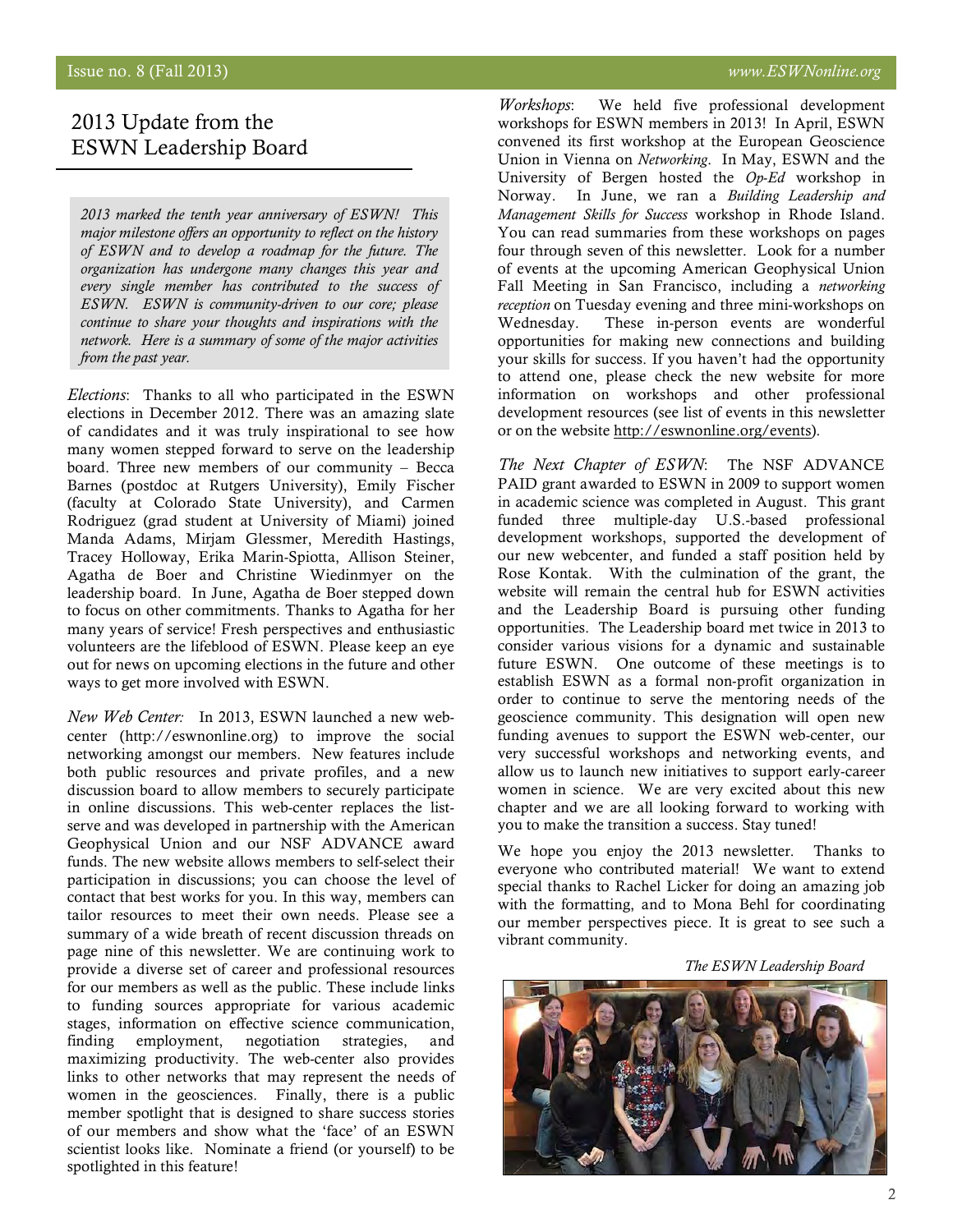

Tuesday

#### [Networking Reception for Early Career Female](http://fallmeeting.agu.org/2013/events/networking-reception-for-early-career-female-scientists-and-students/)  **Scientists and Students**

San Francisco Marriott Marquis – Salons 4-6 1800-1900h

Please join us for a free networking reception!

This year we are partnering with AGU for their second annual Early Career Female Scientists and Students event. AGU's president Carol Finn, CEO Christine McEntee, and President-Elect Margaret Leinen will be convening the reception, so this is a great opportunity to share your enthusiasm about AGU's support for women scientists and mingle with other ESWN members. When registering for AGU you may notice that this event appears as a "sold out" ticketed event. We have been reassured that you will not need a ticket to attend, this was just to get a head count for reserving a room. ESWN Board members Emily Fischer, Erika Marin-Spiotta, Becca Barnes and Meredith Hastings will be on hand to welcome you. If you are interested in helping out at the registration table, please let Erika know (marinspiotta@wisc.edu). All women at all career stages (yes, even you who don't consider yourself early career anymore) are definitely welcome so we look forward to seeing you there!

## Wednesday

### [Navigating the National Science Foundation System](http://fallmeeting.agu.org/2013/events/navigating-the-nsf-system-workshop/)  Workshop

0900 – 1200h San Francisco Marriott Marquis – Golden Gate A

How do you make your proposal as NSF-savvy as possible? How do you best describe your broader impacts? What is cutting edge in data management? How do you identify the best program for application? How do you access available education and outreach funds? There are always new initiatives starting at NSF, beyond core programs. How do you identify and apply for these opportunities? How are initiatives different than core programs? How can you design effective integrated research? Answer these questions and meet in small groups with Program Officers, get to know what they are looking for, and learn how to ask the right questions, give

the right answers, and get funded. This workshop is open to all AGU Fall Meeting attendees and will be particularly helpful to early-career to midcareer participants, especially graduate students, post-docs, researchers, and tenure-track faculty thinking about applying for NSF funding for the first time. Co-sponsored by ESWN and AGU Education.

#### [Getting on the Tenure Track and Succeeding Workshop](http://fallmeeting.agu.org/2013/events/getting-on-the-tenure-track-and-succeeding-workshop/)

 $0.00$ 

#### 1300 – 1500h

San Francisco Marriott Marquis – Golden Gate A

The tenure track can seem mysterious: a few crucial years where new professors build a research program, develop a teaching portfolio, and hope to be promoted. In this workshop, we aim to de-mystify the process, and share secrets to success. This workshop is geared towards assistant professors on the tenure-track now, as well as grad students and post-docs considering an academic career; all are invited. This workshop is possible through a partnership of the Earth Science Women's Network and AGU Education.

#### [Getting out in the Field as a Skill](http://fallmeeting.agu.org/2013/events/getting-out-in-the-field-as-a-skill-workshop/)

 $\bullet\bullet\bullet$ 

1500 – 1700h

San Francisco Marriott Marquis – Golden Gate A

Fieldwork is an essential component for many in the geosciences, and it provides opportunity for gaining skills in everything from temporal and spatial reasoning to organization, planning and preparation. There are many challenges associated with fieldwork, including physical, economical, managerial, and legal. This workshop will provide a panel discussion on the challenges, benefits, and strategies to being successful at planning, leading, and completing fieldwork in a variety of settings. The workshop is co-sponsored by ESWN, the Association for Polar Early Career Scientists (APECS), and AGU Education.

## Friday

### The Earth Science Women's Network (ESWN): A member-driven network approach to supporting women in the Geosciences

*Meredith G. Hastings; Rose Kontak; Amanda S. Adams; Rebecca T. Barnes; Emily V. Fischer; Mirjam S. Glessmer; Tracey Holloway; Erika Marin-Spiotta; Carmen Rodriguez; Allison L. Steiner; Christine Wiedinmyer; Sandra L. Laursen; Tim Archie*

0800 – 1200h Poster in session ED51C in Moscone South Hall A-C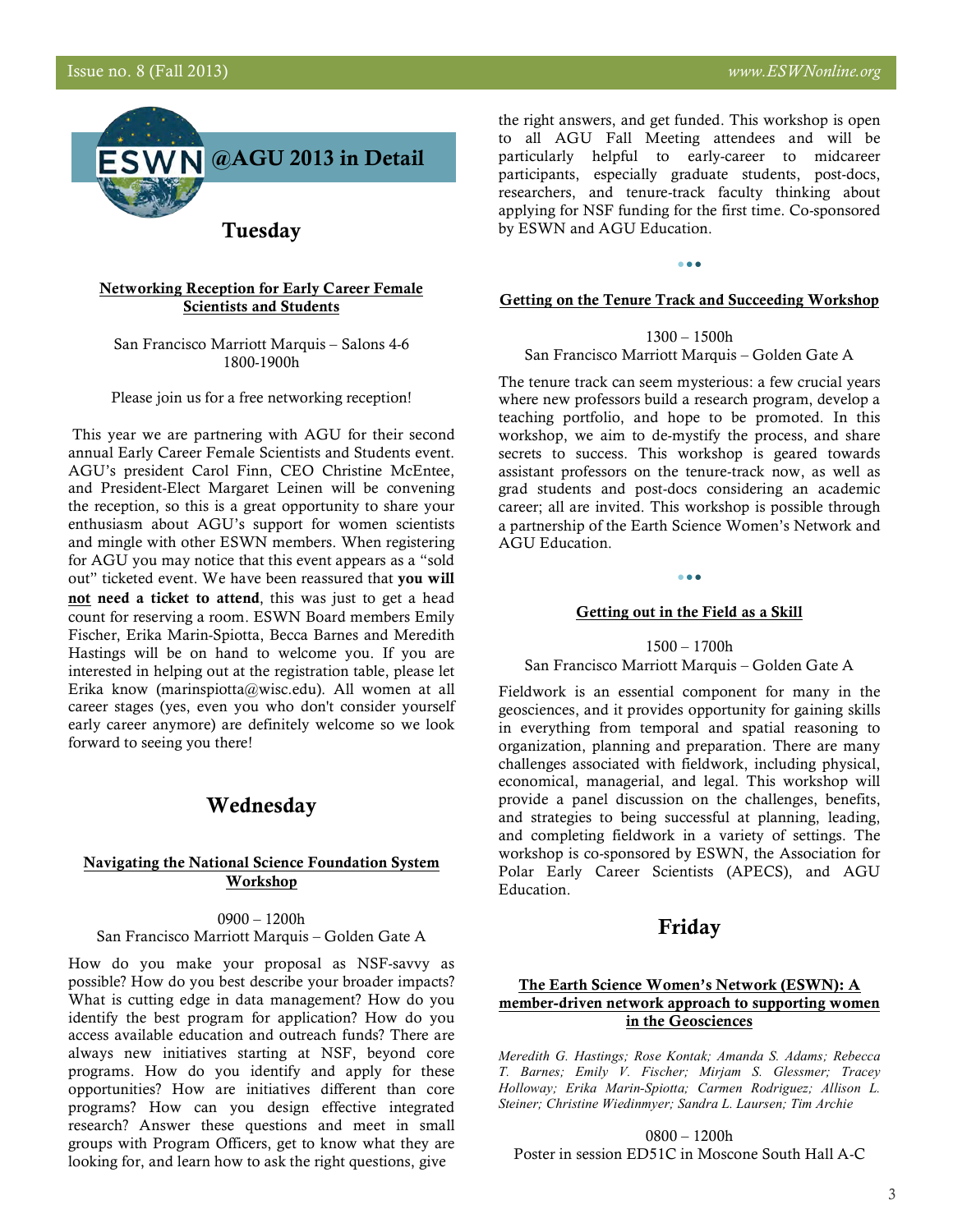## ESWN Workshop Summaries

## Building Leadership and Management Skills for Success

Brown University



Meredith Hastings, Ph.D. Assistant Professor

Manda Adams, Ph.D. Assistant Professor



In 2009 the Earth Science Women's

Network (ESWN) received an ADVANCE PAID grant from the US National Science Foundation to foster connections and support the professional development of early-career women in geosciences. Part of that funding supported a series of three professional development workshops (eswnonline.org/in-person/workshop/). The third in the series, "Building Leadership and Management Skills for Success," was held Brown University in Providence, RI June 10-12, 2013. Over 70 women from academia, government and the private sector participated in the workshop. Women ranged in rank from masters students to tenured professors, and everything in between, leading to a rich diversity of experience and needs related to leadership and management.

Prior to the workshop, participants completed an online DISC (Dominance, Influence, Steadiness, Conscientious) assessment - a personality analysis intended to inform participants of their personality type and how it influences their needs and motivations. Each participant received an style, her impact, her motivation, and her story. Participants also worked collaboratively to produce a comprehensive list of what makes a good leader. Over dinner, participants engaged in discussion and a question and answer session with five established female Earth scientists that have been successful in a variety of leadership and management positions: Amanda Lynch (Brown University), Melinda Marquis (NOAA ESRL), Robyn Hannigan (Boston University), Daphne LaDue (University of Oklahoma Center for Analysis and Prediction of Storms), and Pat Manley (Middlebury College).

Day two of the workshop was led by facilitator Katie Hughes, a chemistry Ph.D. who is currently the CEO of her own company (Slip-On Dancers). Participants focused on practical tools that could be used for effective communication within the framework of DISC personalities. Practical, hands-on techniques for having one-on-one meetings, giving constructive and effective feedback, coaching, and delegating were presented and later practiced by participants. Participants also practiced identifying DISC characteristics in others, to aid with communication. Day two concluded with a networking reception for the participants and ESWN members in the Providence/Boston area.

The final half-day of the workshop was led by ESWN Board Members (Manda Adams, Meredith Hastings) and allowed participants to reassess where they are in terms of leadership and management, and where they hope to go. Participants used their DISC profiles to create concrete advise for other participants on how best to manage and be managed by others based on personality types. Based on pre- and post-workshop surveys conducted by Sandra Laursen and Tim Archie

> (Ethnography & Evaluation Research,

participants were very satisfied with the workshop as a whole. Participants reported impressive gains in management and leadership skills and abilities, as well as confidence in their ability to be an effective leader and manager. Workshop strengths included facilitation by Chris Olex, the DISC session, networking opportunities, and the sense of community

UC-Boulder),

individualized breakdown of her characteristics related to DISC as part of the workshop activities.

Day one of the workshop was facilitated by Chris Olex, who has partnered with ESWN (and with the DISCCRS program) for a number of workshops. The first day focused on helping participants understand what their leadership style is within the context of the DISC profile. Are they taskoriented or peopleoriented? Are they



extroverted or introverted? What frustrates them when working with other people? Why do they respond the way they do to frustrations in the workplace and how can they modify that response for more effective communication? Focus was placed on each participant understanding her

and supportive atmosphere.

And the conversation continues on ESWN's website – for members, checkout and join the Leadership and Management discussion group!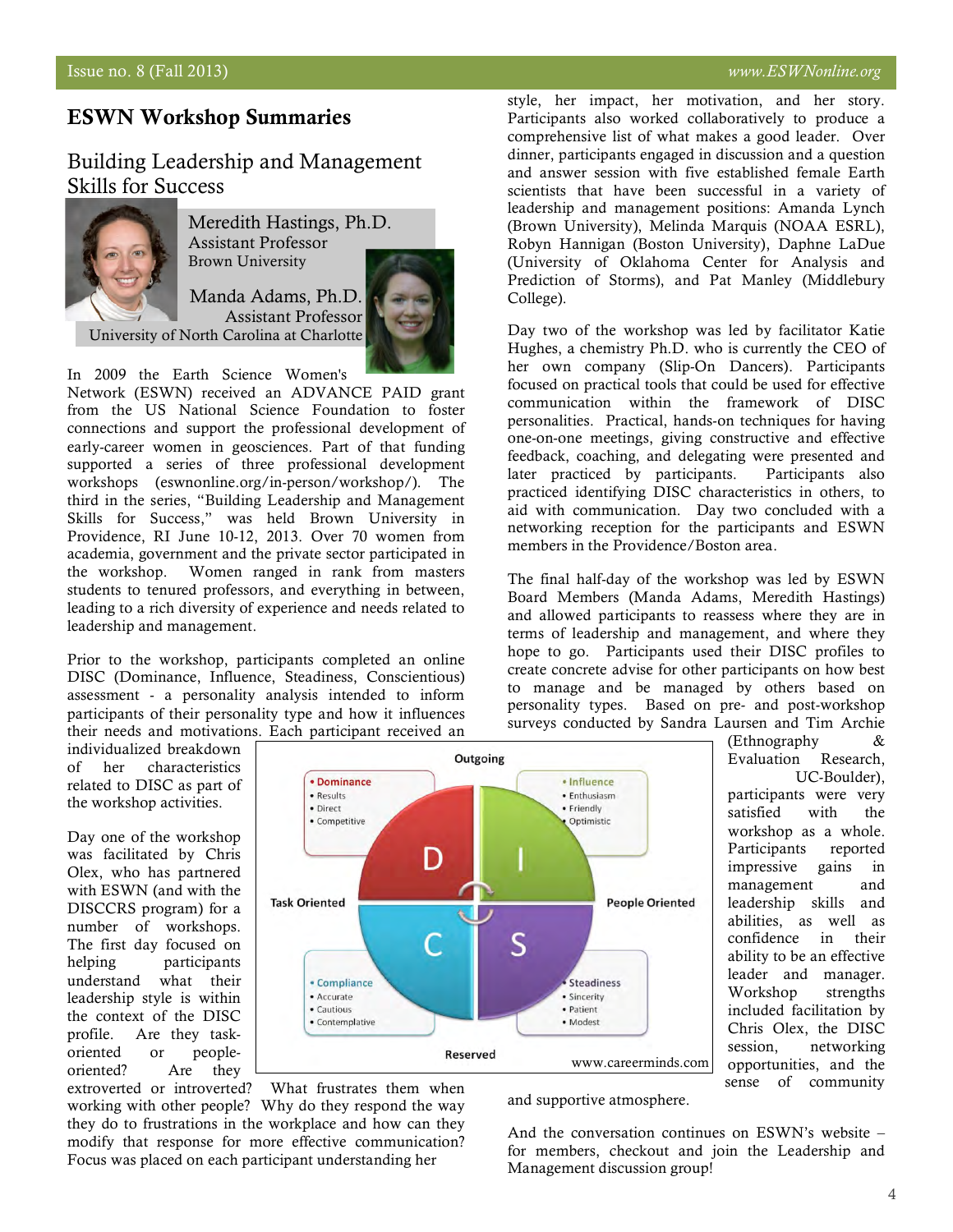## ESWN@EGU Networking Workshop in Vienna, Austria

Agatha de Boer, Ph.D. Associate Professor Stockholm University



On Sunday 7 April 2013 ESWN convened its first networking workshop at the European Geoscience Union assembly, organized by the European Board. Over 30 women attended from 14 different countries. After initial welcoming words from Agatha de Boer, the meeting was started by an introduction of ESWN by European Board member Jaana Bäck. She detailed the history of the network, gave statistics of its members, and introduced all that ESWN has to offer for its members.

To begin the networking workshop itself, Mirjam Glessmer lead a practical activity about how people in networks are linked to each other and to central figures. The activity helped attendees visualize the importance and breadth of their network and its broader impacts in a community. The workshop continued with inspirational female scientists openly speaking about their careers and success. Mira Bar-Matthews from the Geological Survey of Israel, an EGU medal winner of 2013, gave advice on work life balance and her message was "don't expect things to be easy – it will be hard but it is worth the fight." The second speaker was Barbara Wohlfarth from Stockholm University and a member of the Swedish Academy of Sciences who entertained us with beautiful pictures of all her field experiences. She was inspired by the meeting to write an open letter to the president of EGU about the negligible fraction of women who have received EGU medals over the last 10 years. She was further motivated to (successfully) nominate two women for 2014 EGU medals. This shows the powerful indirect impacts that ESWN activities can have!



After a tea break in which EGU kindly provided delicious fruits and sandwiches, Camilla Hansen from the National Geographic Society shared opportunities for funding for field trips through the society. Next up, a panel was moderated by Jennifer Holden, to which the attendees could ask general questions such as how to deal with presentation anxieties. The meeting closed with short breakout groups that discussed the positive sides of the workshop and what would be desirable in the future.

There was general consensus that it was great to have a Sunday workshop and that, while it was important to engage men in the dialogue, it was also important to have a women-only safe space meeting. The workshop was deemed an overwhelming success in terms of interest and usefulness.



## OpEd Workshop Bergen, Norway

Mirjam S. Glessmer, Ph.D. Post-Doctoral Research Associate University of Bergen



In May, the University of Bergen, Norway, sponsored a 2-day workshop run by ESWN on writing opinion editorials. Twenty women participated in this innovative program of thought leadership in the global community of public discourse. By training women scientists to contribute in greater numbers to public discussions on issues related to their scientific expertise or their experiences as women in science, this workshop aimed to 1) increase the diversity and quality of ideas we hear, 2) to increase the visibility of women thought leaders of public opinion, and 3) to increase the participant's personal influence and impact.

In most countries, the media plays a huge role in forming public opinion on important policy issues, but less than 20% of editorial bylines are written by women (Op-Ed 2012). It turns out that that is not because women are being discriminated against by the editor; in relation to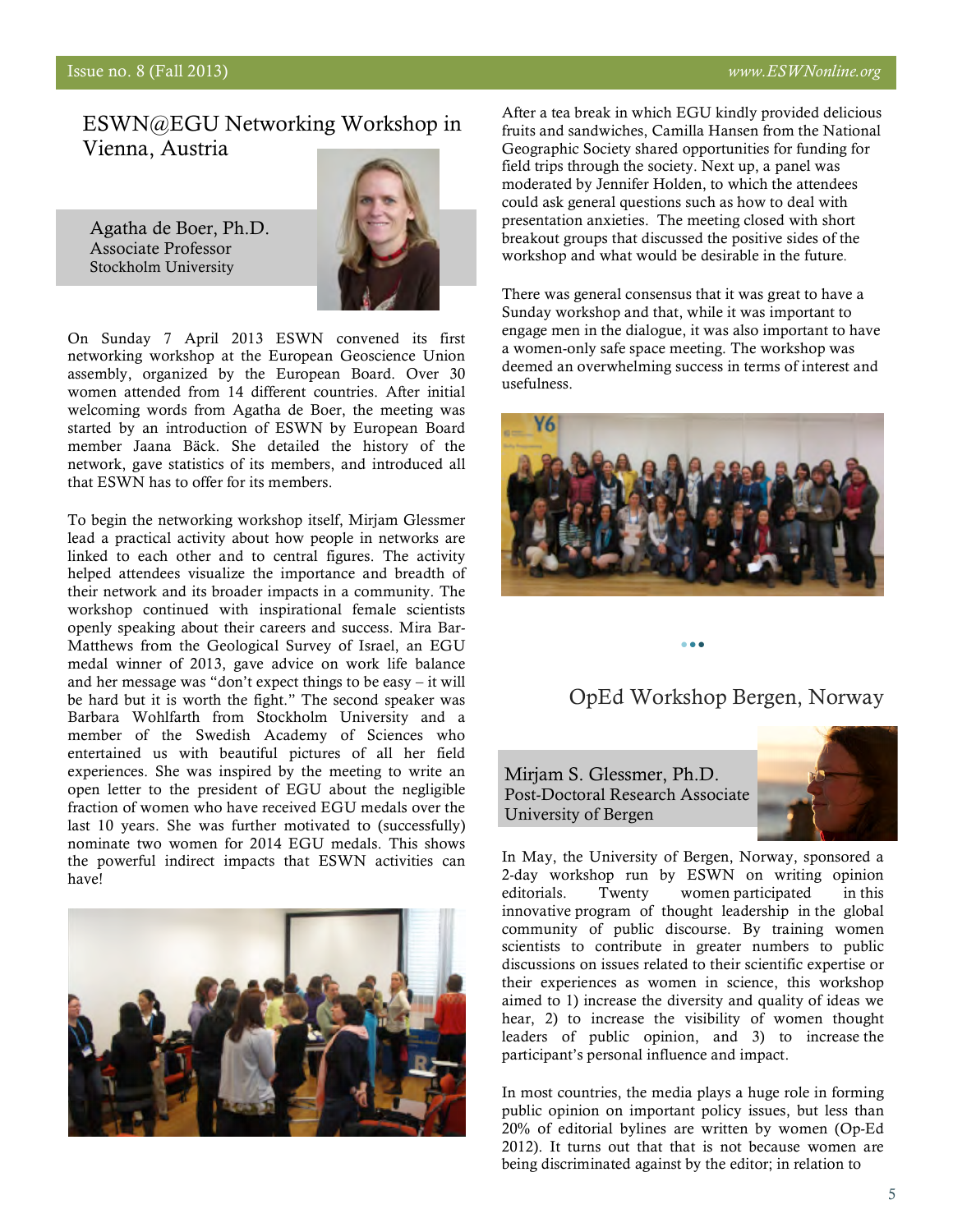*OpEd Workshop Bergen, Norway, continued*

their submissions, women get published equally often as men. Women are not putting their ideas forward in the first place. If women are not contributing to the public opinion as much as men, they are alienating themselves from the public discussion and limiting thought leadership. Bergen-based ESWN members, as a network of scientists, have the ability to inform the public on the science of such important policy issues as climate change, energy resources, air and water quality, water availability, meteorological phenomena such as droughts and hurricanes, etc. By not contributing to these debates, society is missing out on their experience, knowledge, and brainpower. The solution is very simple - empower women to take part in the public discourse!

Participants' comments after the workshop:

- *This is a very solution-oriented workshop, time is used extremely efficiently to help participants on a personal level as well as giving them tools to contribute to and change public opinion. This is an opportunity of large scale!*
- *I am empowered to engage in discussions where I had previously remained an observer with personal opinions.*
- *I think this workshop is very important to get women scientists to participate in the public debate.*
- *This workshop empowered me.*
- *This was a good reminder that I might not only have a right, but an obligation to voice my opinions when I have something specific to say that could matter to a lot of people.*
- *This OpEd workshop organized by ESWN is awesome.*
- *This workshop can make a difference to a lot of women scientists.*
- *Thank you so much Mirjam and Rose, I think this was a fantastic workshop and I'm so glad and feel privileged that I had the chance to join!*

## ESWN@ICYESS 2013, 22-25 September Hamburg, Germany

Amélie Kirchgaessner, Ph.D. Atmospheric Scientist British Antarctic Survey



YESS, the YOUNG EARTH SYSTEM SCIENTISTS community, invited ESWN to their annual interdisciplinary conference ICYESS, held in Hamburg, Germany from 22 - 25 September 2013. ICYESS is an international and interdisciplinary conference organized by and for young scientists (Master's and PhD students as well as young PostDocs). The conference brought together scientists from various disciplines contributing to the understanding of processes and interactions in the Earth system. The conference addressed natural, social and political sciences, economics and sustainability research.

The conference continued the Young Scientists Conference series initiated by the three German Marine and Climate Science Clusters of Excellence in Bremen, Hamburg and Kiel.

YESS is a communication platform among young researchers from Earth system research institutes across Germany. It is a self-maintained superstructure that aims to enhance communication between different graduate schools and between the multitudes of diverse research institutes that define the German Earth system science landscape. YESS was founded in Hamburg in October 2010 by PhD students from Earth system research centres across Germany.

As well as presenting ESWN on a poster during the entire conference, I also introduced ESWN itself, its motivations and aims during a session on "Networking." This provided an excellent opportunity to discuss the benefits of networking and mentoring, present the breadth of topics addressed within ESWN, and advertise the new online platform and upcoming events. In the course of many interesting conversations, the female participants expressed an interest in joining ESWN. Furthermore, contacts forged during the conference have opened opportunities for potential financial and personal support for the upcoming Networking Workshop in Kiel next year, and the request to use part of the presentation to introduce ESWN to the International Graduate School at GLOMAR in Bremen.

This conference and the opportunity to (re-)present ESWN at ICYESS have been truly inspiring, and I hope that this mutually beneficial inter-network networking will not end with this one occasion.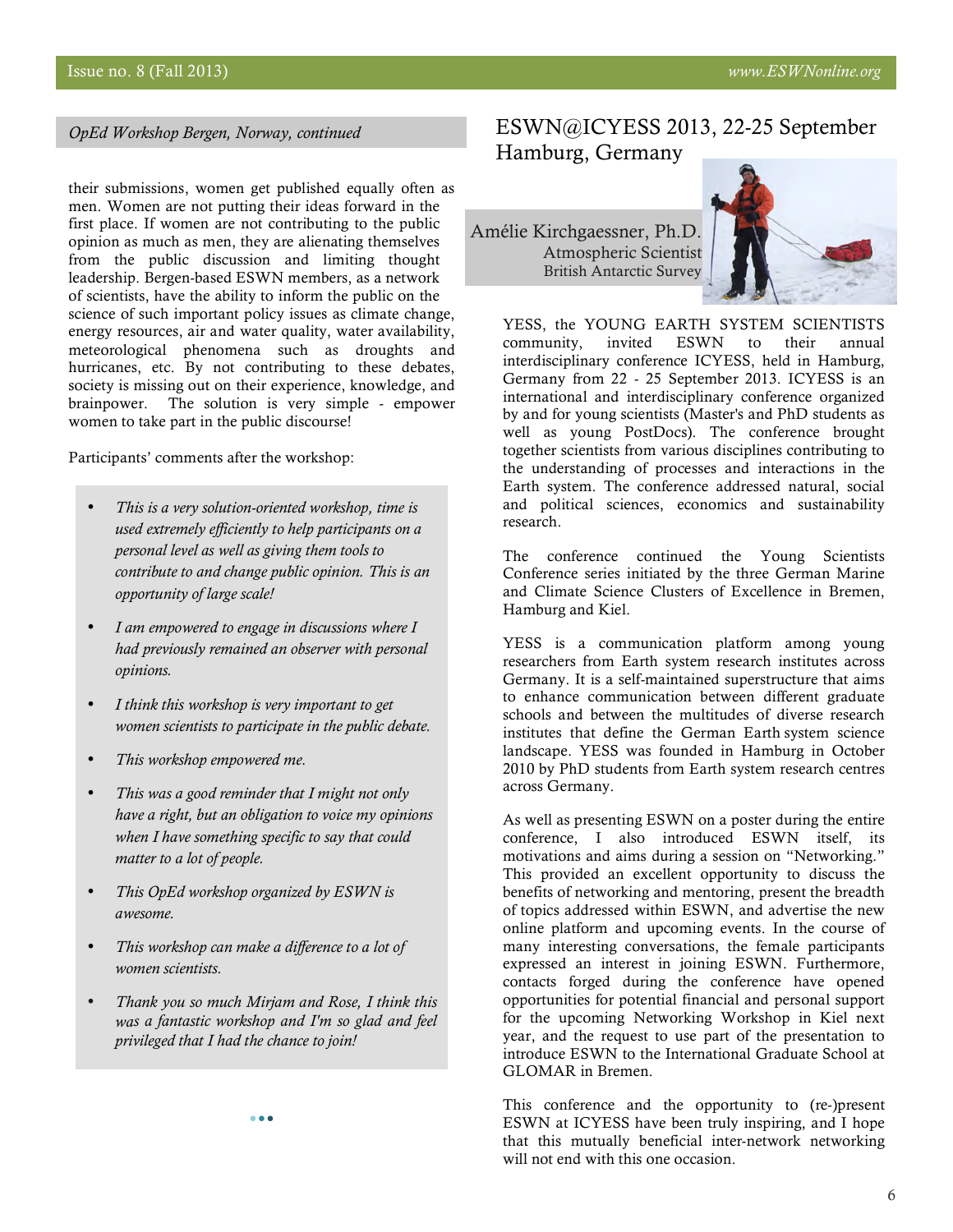ESWN Networking Workshop UNIMAS International Festival of Science, Technology, Engineering and Mathematics (STEMfest) 2013

Aazani Mujahid, Ph.D. Senior Lecturer Universiti Malaysia Sarawak



The first ESWN workshop in Malaysia was organized with

Mirjam Glessmer and Rose Kontak in October 2013 during the [UNIMAS STEMfest 2013.](http://stemstates.org/stemfest-malaysia-2013.html) This workshop was customized to fit the local context, taking into account local cultural differences when building working relationships. The workshop provided an introduction to 1) ESWN, and 2) understanding networks and the importance of networking for academics in the early stages of their careers.

We were fortunate to have excellent invited facilitators. Prof Dr Kasing Apun, Head of International Affairs Division (IAD) together with AP Dr Zainab Ngaini, Head of IP Management & Commercialization Unit, Centre of Technology Transfer & Consultancy (CTTC) were on hand to share their personal insights on the importance of networking, how a mature effective network functions, mentoring, and being mentored. The feedback from participants was generally positive, and many were surprised by the ease and fun of establishing new working relationships with strangers. After reviewing mature networks of mentors and a guided exercise in mapping their own networks, the attendees had further opportunity to enhance their new networking skills. Both the mentors and I found the session to be enlightening. We will seek to continue running effective networking courses for academics and researchers. Thank you again to ESWN for the opportunity and support!



 $\bullet$   $\bullet$ 



## Perspectives from Members

Mona Behl, Ph.D. Research Coordinator and Climate Change Specialist Texas Sea Grant College Program and Texas A&M University

*Three ESWN members were asked to respond to the question: "What did your education or career give you that you find useful in your current job?"* 

Amanda Staudt, Ph.D. Director, Board on Atmospheric Sciences and Climate and the Polar Research Board, National Research Council



I am the director of two teams at the National Research Council:

the Board on Atmospheric Sciences and Climate (BASC) and the Polar Research Board (PRB). My job is to work with the research community to bring their knowledge to bear on government decision making and to make science accessible to non-expert audiences.

My education and career choices have largely been driven by a few guiding criteria, which I feel have served me well, particularly in navigating a career at the sciencepolicy interface. First, I emphasized gaining a broad perspective and keeping as many doors open for the future as possible. Second, I pursued credentials that would allow me to be successful and influential. And, finally, I sought the most challenging path that I could manage at each stage, with a goal of staying intellectually excited and continually developing new skills.

As an undergraduate, I majored in environmental science and engineering, which gave me a rigorous exposure to the breadth of environmental issues. I then pursued a PhD in atmospheric science in part because many of the most critical environmental problems at the time—air pollution, stratospheric ozone depletion, climate change—had an important atmospheric dimension. I figured that a degree in atmospheric science would open a number of science-policy career pathways and that a PhD would be an important qualification for such careers.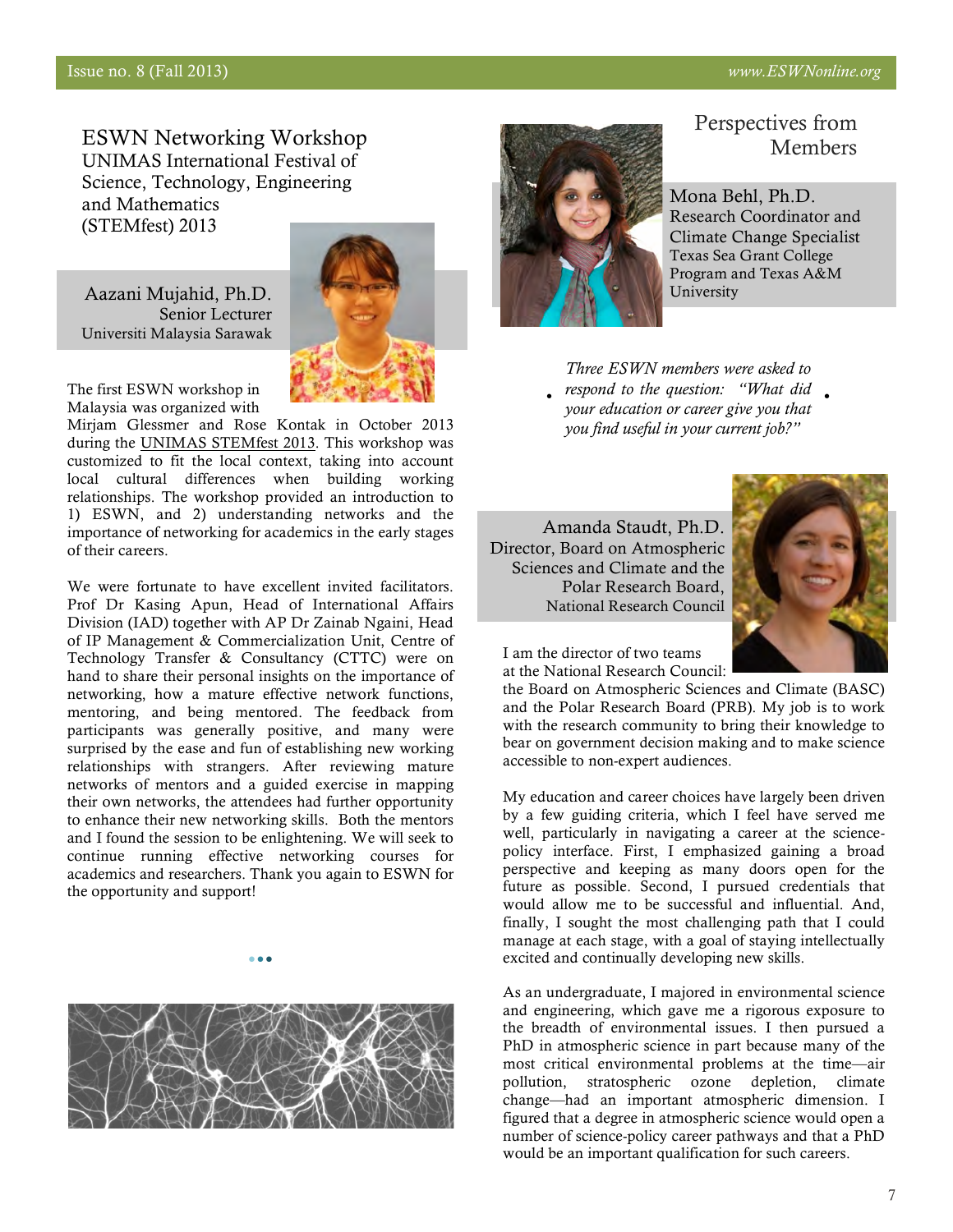#### *Perspectives from Members, continued*

In fact, having a PhD has been quite important for my career development. It gave me firsthand experience of what it means to do science day-to-day and forced me to think like a scientist for those five years. This perspective is essential for my ability to interpret scientific findings and put them in the correct context. Just as important, having a PhD has opened doors and effectively allowed me a seat at the table. It means that people take me more seriously, regardless of whether the actual subject of my graduate research is relevant. Although certainly not the only career pathway, having that credential has smoothed the way for me and allowed for more rapid career advancement.

Immediately after graduate school, I accepted a job at the National Research Council (NRC) because I had long been interested in working at the science-policy interface. The job at the NRC was a good a first step outside of active research because I could remain closely engaged with the scientific community. If it didn't turn out to be as great as I hoped, I figured it wouldn't be hard to return to research. I ended up staying for more than 5 years!

During the last 6 years, I stepped even further from academia and took a position with the National Wildlife Federation (NWF), where my role was to provide scientific expertise for NWF's research, policy, outreach, and educational activities on climate change. Working with teams of lobbyists, policy analysts, grass roots organizers, and communication experts gave me a very different perspective on how scientific information plugs into conservation and environmental advocacy. As part of the NWF team working to advance climate adaptation within the conservation community, I also had a window into the challenges in bringing scientific information into on-theground decision making.

Having recently returned to the NRC, I expect that my firsthand experiences in advocacy, communication, and advancing the practice of adaptation will help me to better convey and contextualize scientific information. Indeed, as someone working at this science-policy interface, I have found it quite valuable, not to mention fascinating, to invest in understanding the mindsets, aspirations, and challenges of those working primarily on either side of the interface.

Leslie Brandt, Ph.D. Climate Change Specialist Forest Service Eastern Region, U.S. Department of Agriculture



My current job requires me to be an excellent writer, communicator,

and networker. These are all skills I developed as a PhD

student in ecology by writing papers and grant proposals, identifying collaborators for research projects, and presenting at local and national meetings. I also must quickly synthesize scientific papers from a wide variety of disciplines. Choosing a PhD project that spanned ecology, biogeochemistry, and environmental chemistry enabled me to think across disciplines and think outside my comfort zone. Although my current job does not include educating undergraduates, I use the skills I developed in my preparing future faculty class and TA experiences to develop continuing education programs for professional land managers and in facilitating meetings. As a graduate student, I also took advantage of opportunities in policy at The Nature Conservancy and the National Academies. These experiences helped me understand different career opportunities outside an academic setting where I could apply my technical expertise, and also helped me develop more of the "soft skills" required in many professional careers such as meeting planning and facilitation, writing for nonscientific audiences, and managing multiple projects with diverse teams.



Pamela Plotkin, Ph.D. Director, Texas Sea Grant Associate Professor Texas A&M University

There are two things that

come to mind when I think about what my education/career gave me that is useful in my current job. The first is opportunity. I learned as a graduate student that there was a world of opportunity and I had only to seek and imagine. Grant funding opportunities abound and I was fortunate to write a proposal and receive my first grant as a master's student. I became addicted to finding and applying for grant funds at an early career stage. I imagined all sorts of projects I never would have dreamed of had there not been a call for proposals, developed many rewarding collaborations and worked with scientists and natural resource managers all over the world. This early experience in and passion for seeking funding is an important piece of my current job. The thrill of the hunt and the rewards it brings are still so incredibly pleasurable.

Second, I became much more resilient during my education and career. I think one has to be resilient to navigate the world of science, academia, government and politics. After training to become a scientist at Texas A&M University, I went on a career journey - one I never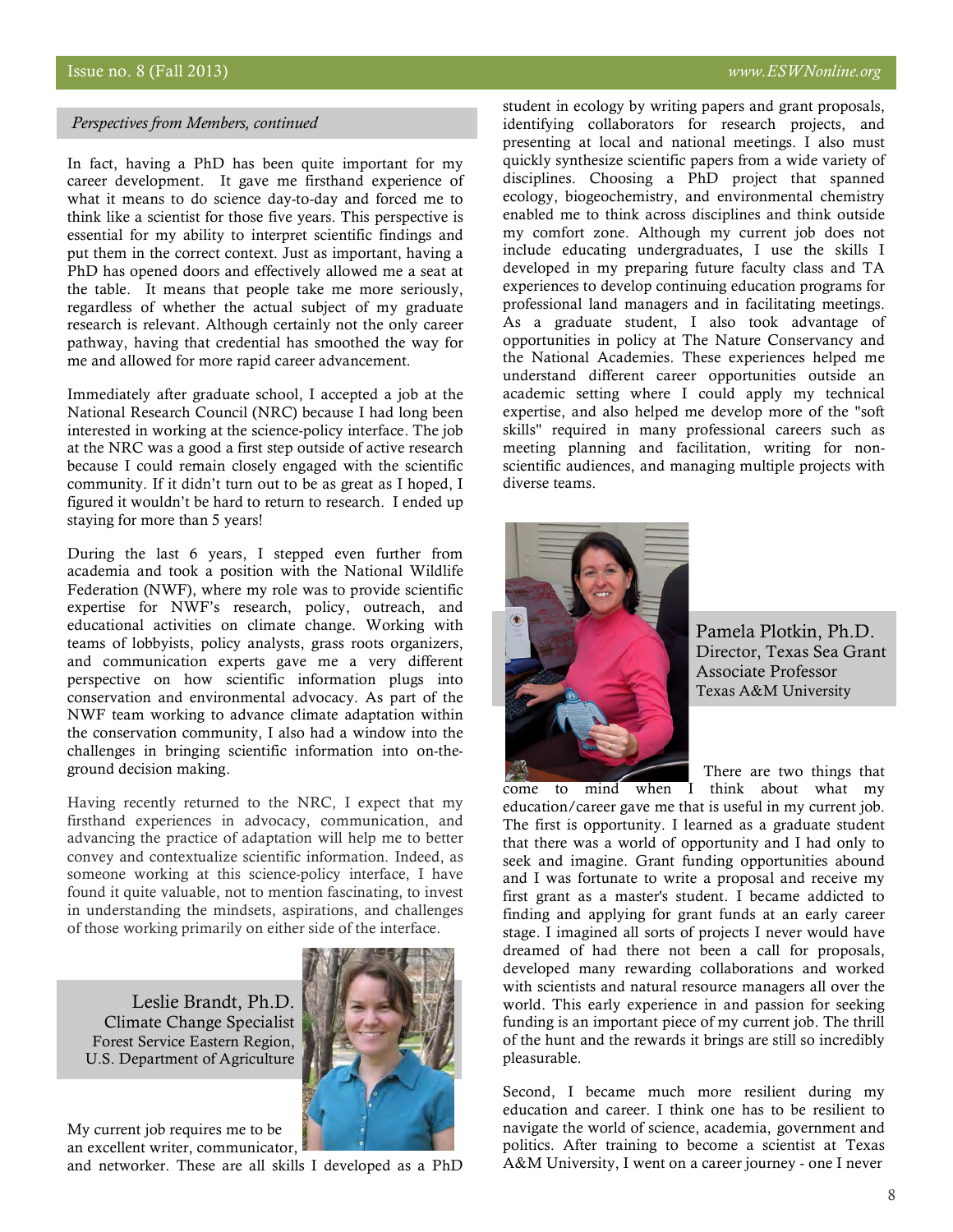## Issue no. 8 (Fall 2013) *www.ESWNonline.org*

imagined nor planned. It began with a one-year fellowship as a Knauss Sea Grant Fellow working for NOAA. I then moved onto a post-doc and a tenure track job at a major university, and then onto an NGO in DC for a one-year career shift. This was then followed by 10 years in academic administration at three different universities working in various aspects of research administration. I have come full circle now - back to my alma mater, leading the Texas Sea Grant College Program, a program that supported me as a budding scientist. My schooling in opportunity and resiliency began at Texas A&M. I feel honored and grateful to be back here, and to play a role in giving others the same opportunities I had so many years ago.

 $\bullet$   $\bullet$ 

## Discussion Forum Highlights, 2013

Lisa Rausch, Ph.D. Post-Doctoral Research Associate University of Wisconsin-Madison

As mentioned earlier, this year

ESWN shifted from an email listserv to a webcenter that hosts discussion forums for general and specific groups. As a way to highlight the idea- and opinion-exchanging activity of ESWN, we have summarized the most active conversation topics from some of these groups over the past year. Enjoy – perhaps you'll be inspired to participate in a new group in 2014!

#### *General ESWN Discussion Group*

The most commented upon post in the general forum came from a member who is planning to get married, and wondering about the professional implications of changing her name with a publication already out under her birth name. Many members responded with advice based on personal experience. They discussed options for incorporating different names in personal and professional settings, practical issues related to changing names, and how to link publications that are under your different names.

Members actively discussed Sheryl Sandburg's concept of "Leaning In" to increase the presence of women in the workplace. Links to various articles supporting and criticizing Sandburg's arguments and recommendations were shared. In this Newsletter, we've compiled a short list of articles that touch on the difficulties women face in obtaining leadership positions in companies, and in academia. Look for this further on!

One member wrote in to ask for advice for starting her first

tenure-track faculty job. Others who had gone through this responded with great advice about balancing research, grant-writing, and teaching obligations, creating reasonable classroom policies, and making connections in your new department. A related post came from an anonymous member looking for advice about "having it all" (TT job, supportive spouse, kids) and feeling like it is taking a huge toll on her health to manage. Lots of members wrote in to offer both empathy and short-term practical advice, such as scheduling more sleep for yourself and finding a therapist to talk to, as well as longer-term advice about how to decide if staying in academia or considering a career change is the right move. Both discussion threads offer great personal resources for women scientists in various careers!

A popular post came from a member imploring scientists, especially young and up-and-coming ones, to create a presence for themselves on the internet. The advantage being that award committees, prospective employers, and other interested parties can easily identify them. At her suggestion, several members chimed in with advice about building and maintaining a website and shared links to their own websites as examples. Check out this discussion and improve your visibility online!

A popular discussion started by a member who wrote in requesting advice about learning R (a statistics software package). Several people responded with suggestions and resource recommendations that are worth checking out if you have been thinking about polishing up your own R skills. Other interesting discussion topics included: considerations on how to redefine "life" in "work-lifebalance" discussions to be more inclusive and less aligned only with a family life that involves children; new research that supports waiting longer to have a baby (saying both that the conventional wisdom that fertility declines rapidly after age 35-40 is unfounded and that postponing having a child has measurable effects on a woman's career earnings); whether or not women should endeavor to change the pitch of their voice when giving presentations; whether men are abusing paternity leave by using the time to publish instead of dedicating their time to childcare; and advice on how to start a sustainability speaker series at a school with no environmental studies program.

### *Careers Outside Academia Group*

The Careers Outside Academia group created a forum dedicated to articles discussing this subject, which is certainly worth a read. This group has also created a separate career resources page on www.ESWNonline.org. More information can be found in the forums of this group.

One member wrote in to this group asking for advice on how to position oneself for a career outside of academia while pursuing a PhD. She received lots of great advice, including burnishing one's credentials related to

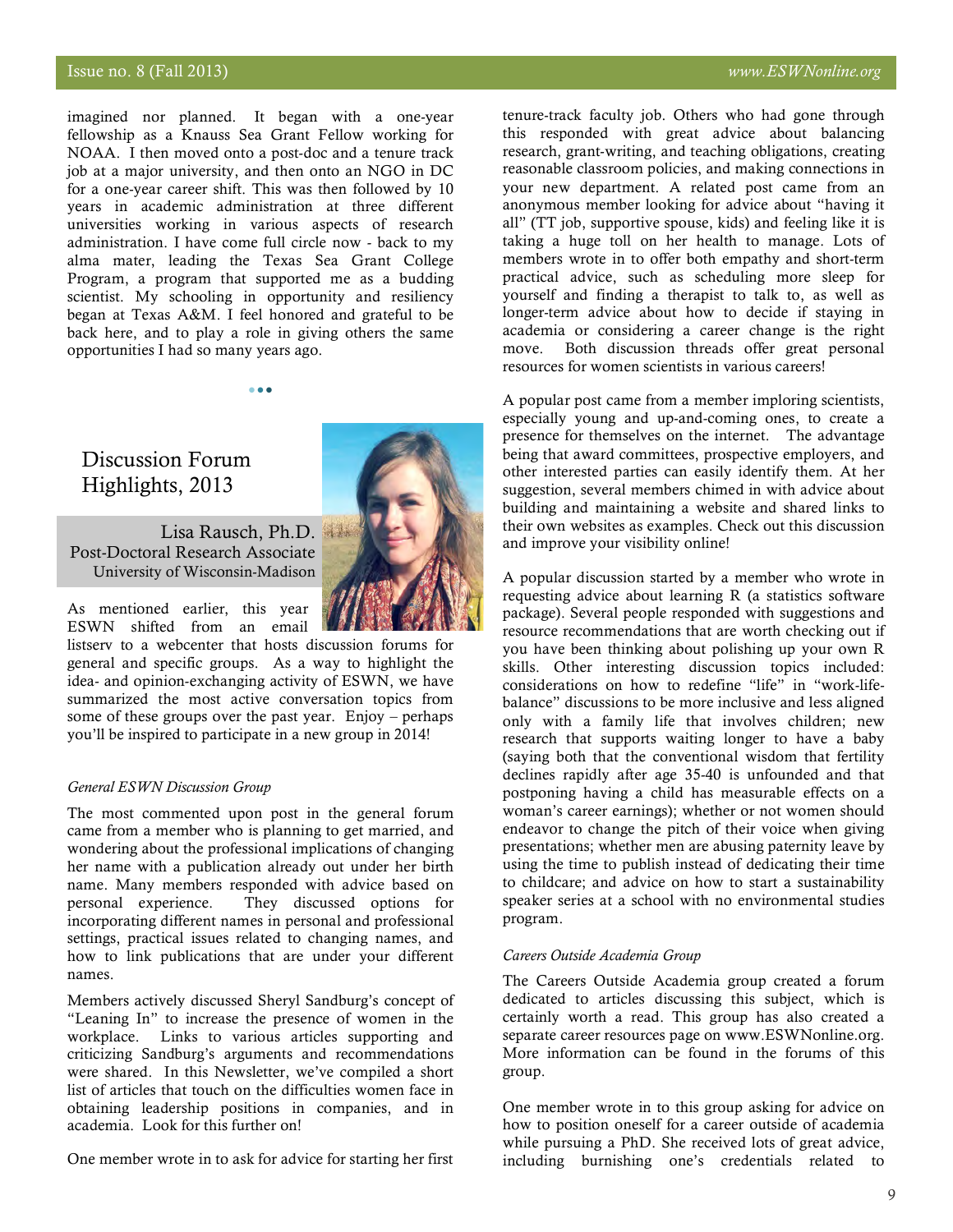## *Discussion Forum Highlights, 2013, continued*

communicating science to lay populations, and getting involved in relevant volunteer work. In a separate thread, a member who has had a lot of success taking her Earth Science degrees to the policy world, through various fellowships in DC and now at an environmental nonprofit, wrote in to offer her support and advice for anyone considering leaving research and moving into a more advocacy- and policy- focused career. Another discussion was brought up regarding how to figure one's "work experience" in non-academic job applications, when clearly, some or even much of one's relevant experience comes from graduate work. Respondents generally agreed that graduate work does count toward experience, especially when dealing with government positions and contracts, but for more information and nuance, read this thread before you fill out your next application.

#### *Teaching Earth Science Group*

In this group, members have actively traded resources for effectively teaching Earth Science classes at all levels. Recent activity has touched on model simulations for a climate change lab, movies appropriate for a high school girls-only physics club, Earth Science books appropriate for kids at the K-6 level, and a couple of websites with lots of resources for classroom activities.

### *ESWN Moms Group*

The ESWN Moms group has hosted conversations about how and when you know you've had enough children; ideas for how to help a member's teenage daughter who is going through some struggles; a book that found that having children negatively affects women's academic careers but is a career advantage for men; the notion that work-life balance is frequently cast as a women's-only issue; and how to take advantage of new NSF policies that allow for no-cost extensions/deferment of grant monies.

Besides the groups summarized above, other groups have formed to center around a variety of personal and professional topics, ranging from subject areas like Energy, Weather and Climate, and Atmosphere and Ocean Dynamics, to topics of interest that likely appeal to members across a wide variety of subject specialties, like What to Wear in particular professional circumstances, a group called Transitions: Leaving Grad School, and ESWN Runners, among others. Join a new group today - exchange ideas and share your experiences with your fellow ESWN women!

 $\bullet$   $\bullet$ 

Challenges Women Face in Academia and Leadership Roles

Abigail L.S. Swann, Ph.D. Assistant Professor University of Washington



This year saw a healthy discussion in the ESWN forums surrounding the challenges women face in academic and leadership positions.

Spurred by the article in the summer of 2012 titled "*[Why](http://http://www.theatlantic.com/magazine/archive/2012/07/why-women-still-cant-have-it-all/309020/)  [Women Still Can't Have It All](http://http://www.theatlantic.com/magazine/archive/2012/07/why-women-still-cant-have-it-all/309020/)*" by Anne-Marie Slaughter as well as the publication of Facebook COO Sheryl Sandberg's book "*[Lean In](http://leanin.org/book/)*" in March of 2013, the topic of why women are still not represented in top leadership roles at companies and in governments was brought into the national discourse. Here at ESWN the topic was widely discussed along with a number of additional articles, some of which focused more closely on women in science and academia in particular. While Slaughter discussed challenges and possible solutions to help women in leadership positions manage both work and life at home, Sandberg focused in particular on how women can make sure they put themselves in the best position possible to be successful and intellectually engaged. Below is a list of additional notable reading on the subject from the past year.

- An [obituary](http://www.nytimes.com/2013/03/31/science/space/yvonne-brill-rocket-scientist-dies-at-88.html) of rocket scientist Yvonne Brill in the New York Times focused the first two paragraphs on the [apparent contradiction](http://publiceditor.blogs.nytimes.com/2013/04/01/gender-questions-arise-in-obituary-of-rocket-scientist-and-her-beef-stroganoff/?_r=0) that Dr. Brill was able to cook, care for children, and make scientific discoveries. This obituary spurred strong reactions both at ESWN and across the internet including a discussion on the [Scientific American blog](http://blogs.scientificamerican.com/psysociety/2013/04/02/benevolent-sexism/) about the dangers and harm of benevolent sexism.
- Following the obituary on Brill, a science journalist proposed the "[Finkbeiner test](http://www.cjr.org/the_observatory/finkbeiner_test_gender_gap_fem.php)" for journalists writing biographical descriptions of female scientists. These should avoid focusing too much on adherence to expected gender norms and not enough on scientific accomplishment.
- Nature covered the issue of women in the sciences for international women's week with a [special issue.](http://www.nature.com/news/women-in-science-women-s-work-1.12547) The issue included "[Inequality Quantified: Mind the](http://www.nature.com/news/inequality-quantified-mind-the-gender-gap-1.12550) [Gender Gap](http://www.nature.com/news/inequality-quantified-mind-the-gender-gap-1.12550)" by Helen Shen, which outlines inequalities between men and women in number of